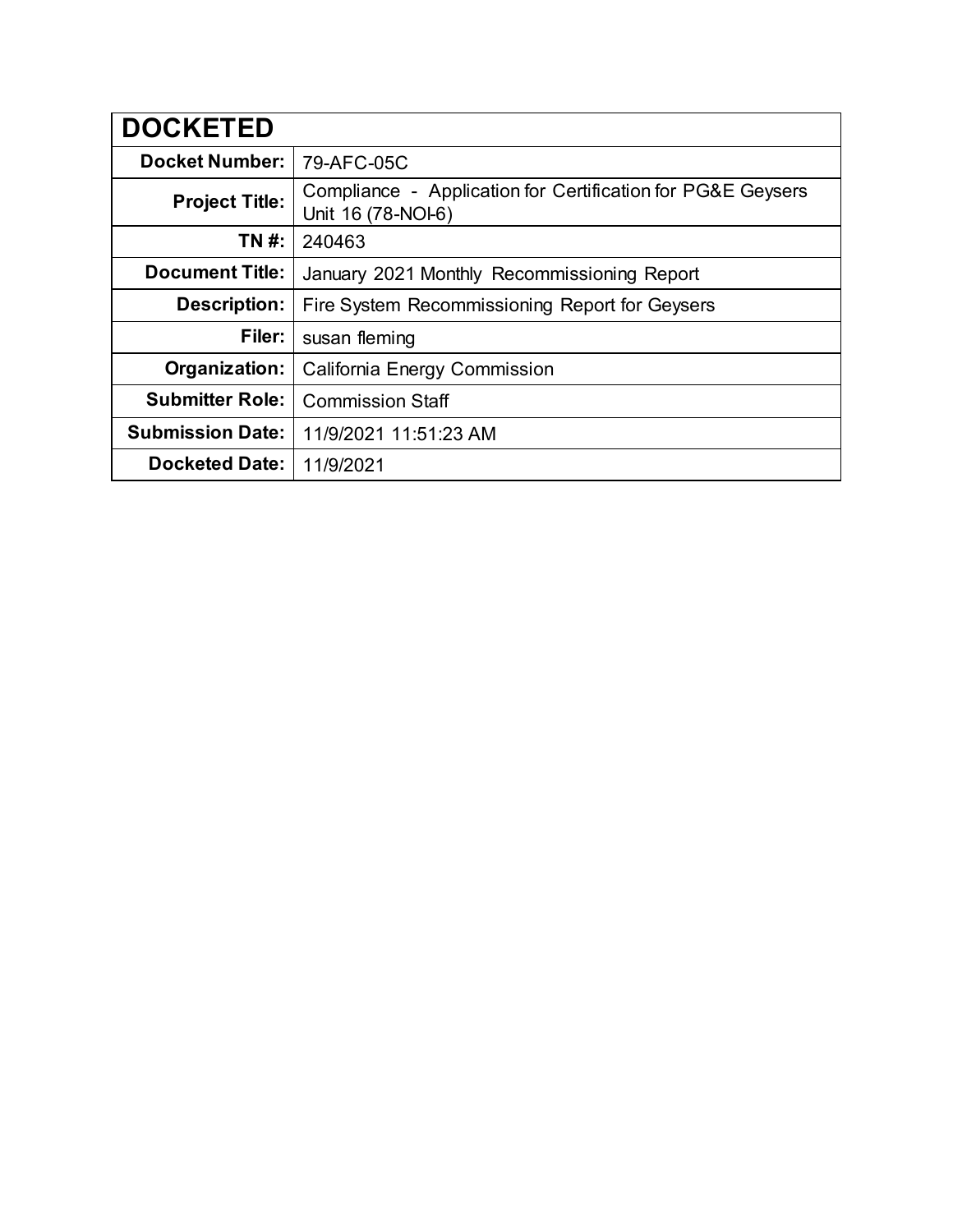

February 10, 2021

### *Submitted Via E-Mail*

Eric Veerkamp Compliance Project Manager Siting, Transmission and Environmental Protection (STEP) Division California Energy Commission 1516 Ninth Street, MS-2000 Sacramento, CA 95814 E-Mail: [Eric.Veerkamp@energy.ca.gov](mailto:Eric.Veerkamp@energy.ca.gov) 

**RE: January 2021 Monthly Recommissioning Report for Geysers Power Company, LLC plants: Geysers Unit 3, Sonoma (80-AFC-01C); Geysers Unit 16, Quicksilver (79- AFC-05C); Geysers Unit 17, Lake View (79-AFC-01C); Geysers Unit 18, Socrates (79-AFC-03C); Geysers Unit 19, Calistoga (81-AFC-01C); and Geysers Unit 20, Grant (82-AFC-01C)** 

Dear Mr. Veerkamp:

Consistent with COM-4, and as part of Geysers Power Company's ("GPC") ongoing efforts to keep the Energy Commission informed of fire system recommissioning at the Geysers, GPC is providing the enclosed report summarizing the January 2021 recommissioning activities at the above listed six geothermal power plants. This monthly report covers recommissioning activities during the January 1-31, 2021 period and provides recommissioning schedule updates. The monthly report is comprised of the body of the report and two confidential appendices.

Please let us know if you have any questions regarding this report.

Sincerely,

 $\sqrt{s}$ 

Chase K. Maxwell E-Mail: [ckm@eslawfirm.com](mailto:ckm@eslawfirm.com)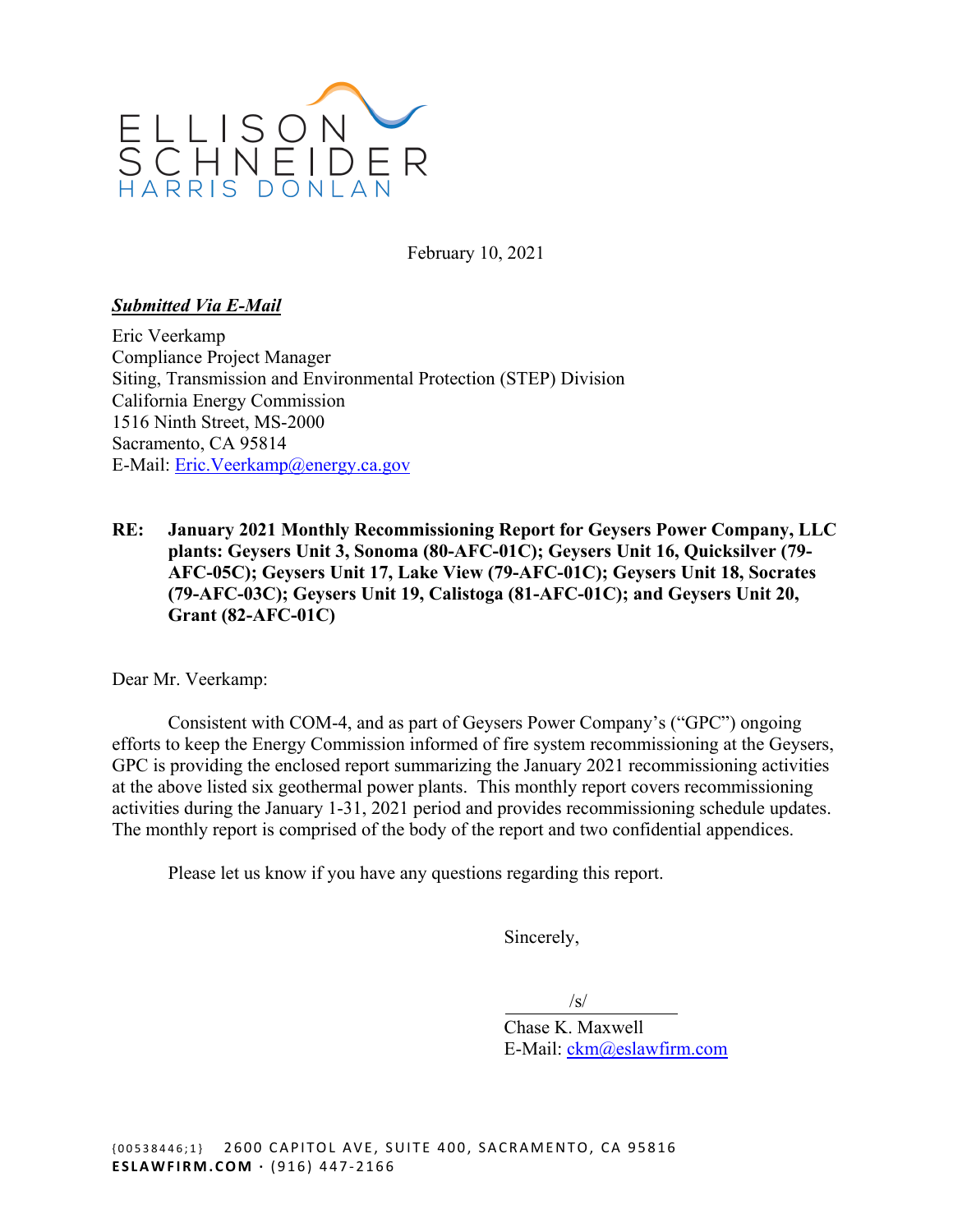# **Geysers Power Company, LLC**

**Unit 3 (80-AFC-01C) Unit 18 (79-AFC-03C) Unit 16 (79-AFC-05C) Unit 19 (81-AFC-01C) Unit 17 (79-AFC-01C) Unit 20 (82-AFC-01C)** 

## **Recommissioning Activity Report for December 2020 And Confidential Appendices**

### **Submitted February 10, 2021**

Pursuant to COM-4, and as part of Geysers Power Company's ("GPC") ongoing efforts to keep the Energy Commission informed of fire system recommissioning at the Geysers, GPC is providing this report summarizing the recommissioning activities at Sonoma (Unit 3), Quicksilver (Unit 16), Lakeview (Unit 17), Socrates (Unit 18), Calistoga (Unit 19), and Grant (Unit 20), collectively referred to herein as "the Geysers." This report covers recommissioning activities during January 2021 (January 1-31, 2021) and provides recommissioning schedule updates.

#### **1. Fire Protection Project Status**

 the BODs are being updated with all the appendices and will be submitted in February. While implementation of some of the projects slowed due to delays in personnel The Fire Protection Recommissioning project at the Geysers continued in the month of January. The fan motor sprinkler systems were installed and completed at Unit 3 and Unit 19. Work continued on the other units fan motor sprinkler installations. In addition, availability resulting from COVID and the imposition of new pandemic restrictions, recommissioning activities continue to progress.

#### **Items Completed During the Month**

Items completed in January are discussed in this section, below. Ongoing Maintenance and Construction Activities are discussed in Confidential Appendix A.

#### Unit 3

• O1 ITM Inspections completed

#### Unit 16

• Q1 ITM Inspections completed

#### Unit 17

• Q1 ITM Inspections completed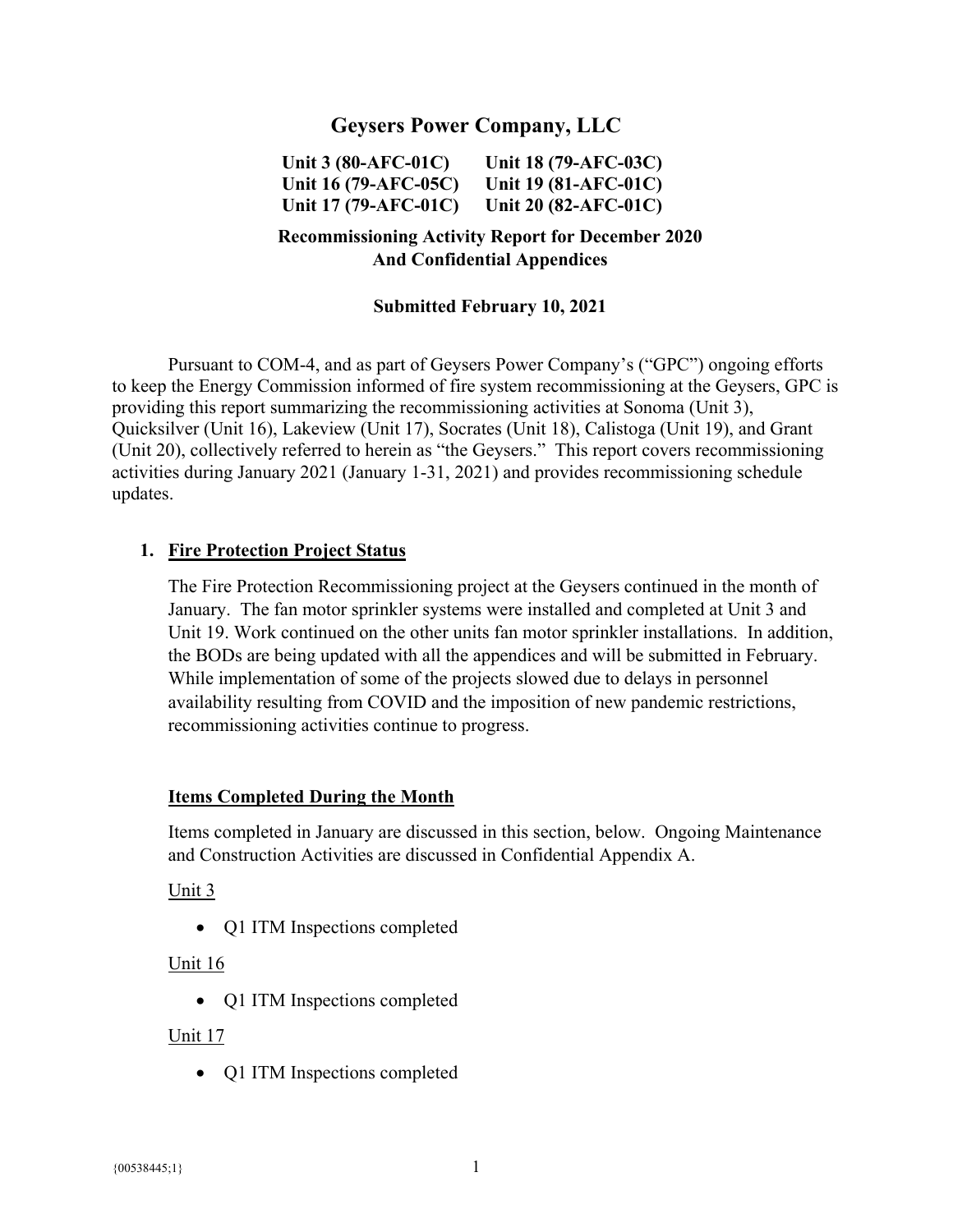### Unit 18

• Q1 ITM Inspections completed

## Unit 19

• Q1 ITM Inspections completed

# Unit 20

• Q1 ITM Inspections completed

# **2. Schedule of Items to be Completed**

A schedule with items to be completed and the timing is set forth in Confidential Appendix B.

### **3. Construction Submittals Pending Approval**

A schedule for the construction submittals pending approval is set forth in Confidential Appendix B.

### **4. Listing of Complaints, Notices of Violations, Official Warnings and Citations**

No complaints, notices of violation, official warnings or citations were received during the reporting period.

# **Each Report 5. Documents Required by Specific Conditions (If Any) to be Submitted Along With**

No documents were required to be submitted with this recommissioning report.

### **6. List of Conditions/LORS That Have Been Satisfied During the Reporting Period**

ITM inspections were completed this month.

# **7. Listing of the Month's Additions to the On-site Compliance File**

There were no additions to the on-site compliance file.

Items currently in the Compliance File:

Draft Basis of Design Document for Unit 3.